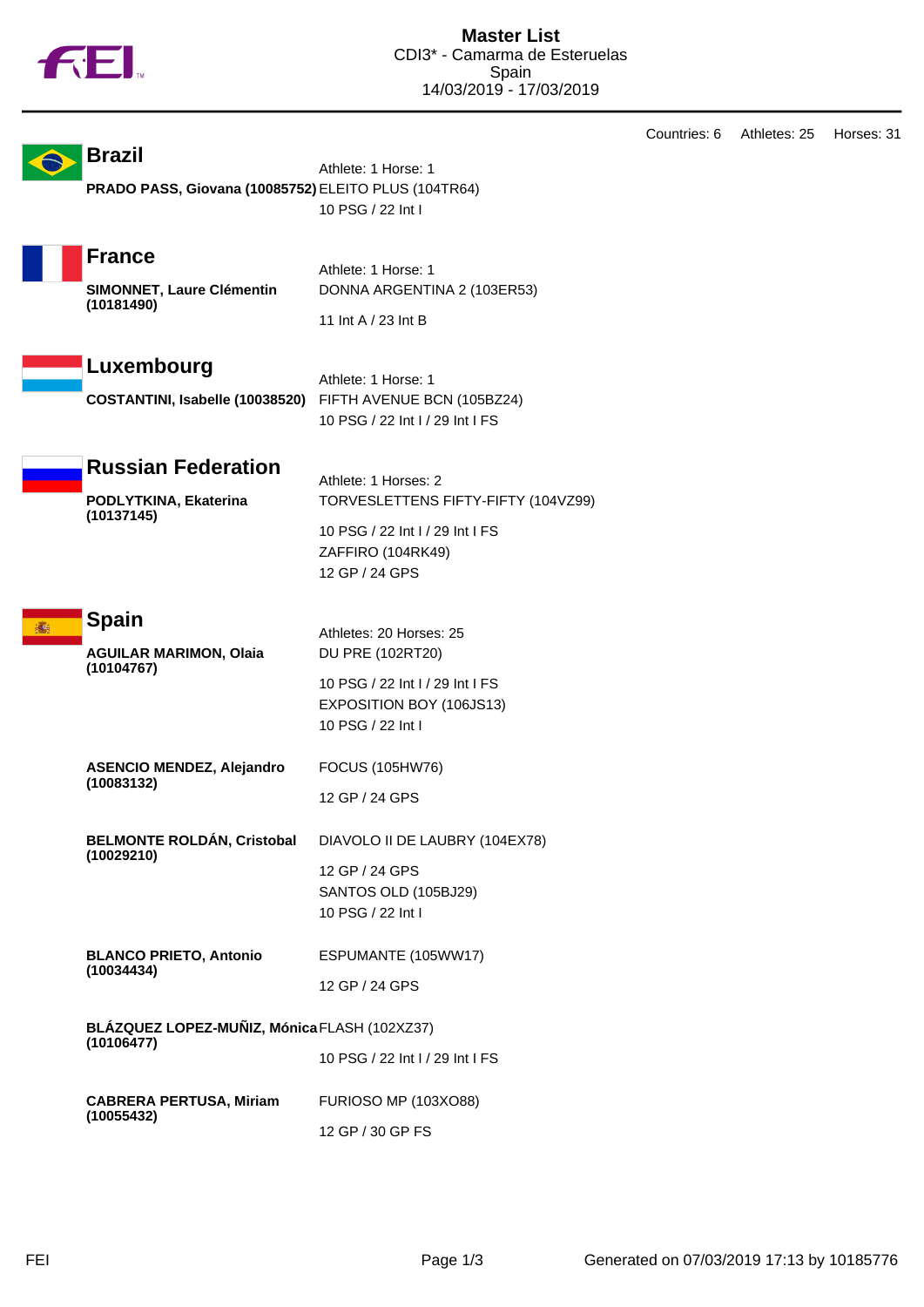

| DOMINGO COLL, Jordi (10024195) DOLMAN (105YW02)                     | 12 GP / 24 GPS                                                                           |
|---------------------------------------------------------------------|------------------------------------------------------------------------------------------|
| ELIAS LARA, Agusti (10032759)                                       | DIMACHO BCN (104ES70)<br>12 GP / 24 GPS                                                  |
| ELIAS LARA, Lucas (10040383)                                        | CRESPO (105CK95)<br>12 GP / 24 GPS                                                       |
| <b>HIGUERA CARMONA, Javier</b><br>(10093782)                        | QUATERBAC (104UP75)<br>10 PSG / 22 Int I                                                 |
| JIMENEZ COBO, Juan Antonio<br>(10011357)                            | EUCLIDES MOR (104UN73)<br>12 GP / 24 GPS<br><b>GRISON (106IC76)</b><br>10 PSG / 22 Int I |
| MATEU LOPEZ, Magin (10084517) DUNCAN IV (104IM71)                   | 11 Int A / 23 Int B                                                                      |
| ORTIZ CARPINTERO, Maria Teresa GARIBALDIELS (105CC53)<br>(10028969) | 10 PSG / 22 Int I                                                                        |
| PALACIOS ORTUÑO, Valvanera<br>(10068051)                            | GOYA A (104DA84)<br>11 Int A / 23 Int B                                                  |
| PARGA MANZANO, Paloma<br>(10028972)                                 | EDGAR WALLACE (102TD36)<br>10 PSG / 22 Int I                                             |
| PEREZ PULIDO, Juan Antonio<br>(10037574)                            | FIDENIRO 27 (105JO80)<br><b>10 PSG</b><br>SIR MARQ (105EP84)<br>12 GP / 24 GPS           |
| RAGA PERALES, Jose (10030270) DARK JAZZ (104GV49)                   | 12 GP / 24 GPS                                                                           |
| RAMÍREZ GARCÍA, Juan De Dios PABELLON ERRE (105NV15)<br>(10119270)  | 10 PSG / 22 Int I<br>QUATERBACK I (104TR43)<br>12 GP / 24 GPS                            |
| <b>ROLDAN MARTINEZ, Sonsoles</b><br>(10073744)                      | DEO H.P.V. (106JT53)<br>12 GP / 30 GP FS                                                 |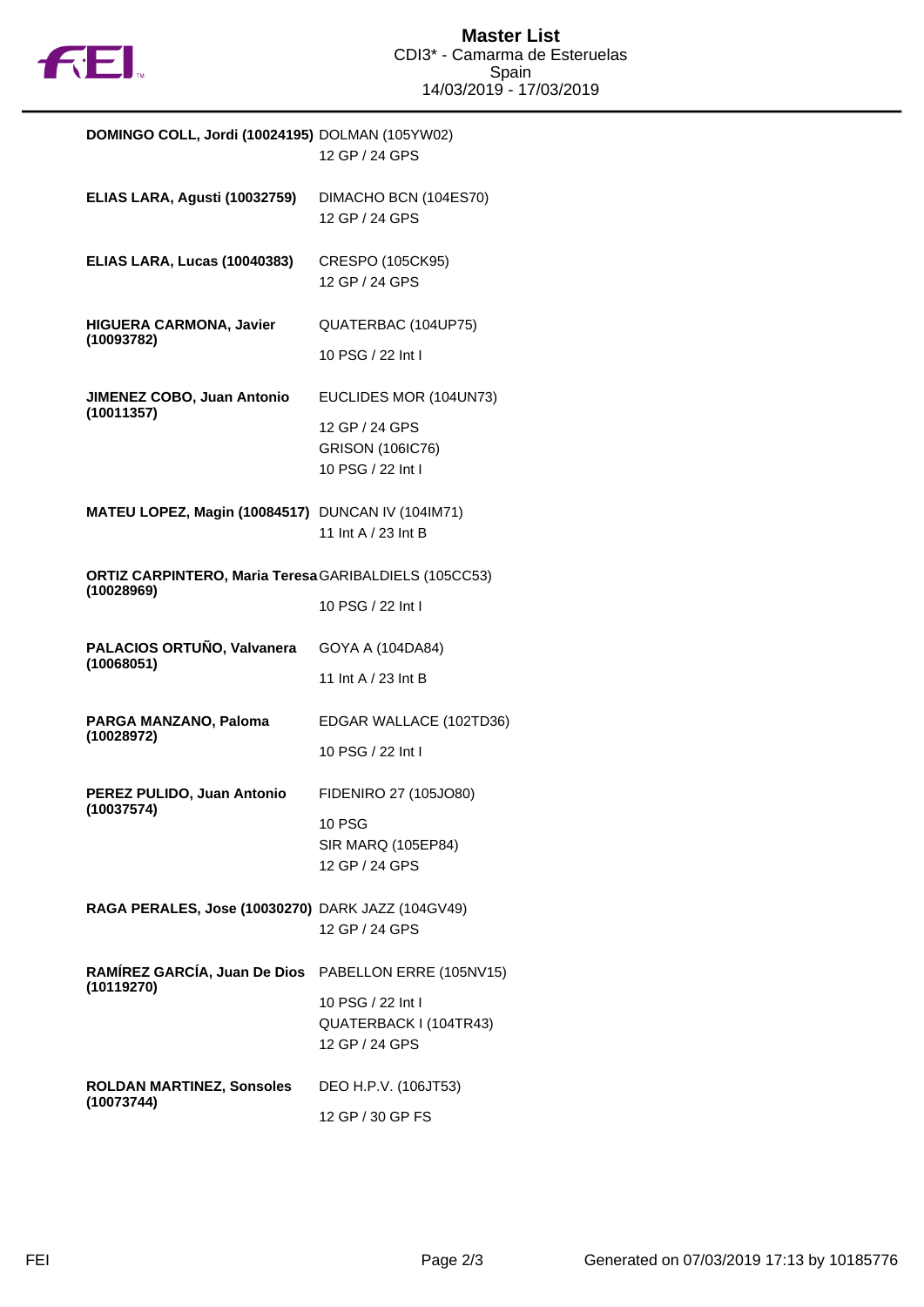

| <b>SERRANO CAMPOS, Jaime</b><br>(10185994) | DOURO (1061Z05)   |
|--------------------------------------------|-------------------|
|                                            | 10 PSG / 22 Int I |



Athlete: 1 Horse: 1 **SWANDE, Linda (10041685)** BATON ROUGE C (104GI23) 12 GP / 30 GP FS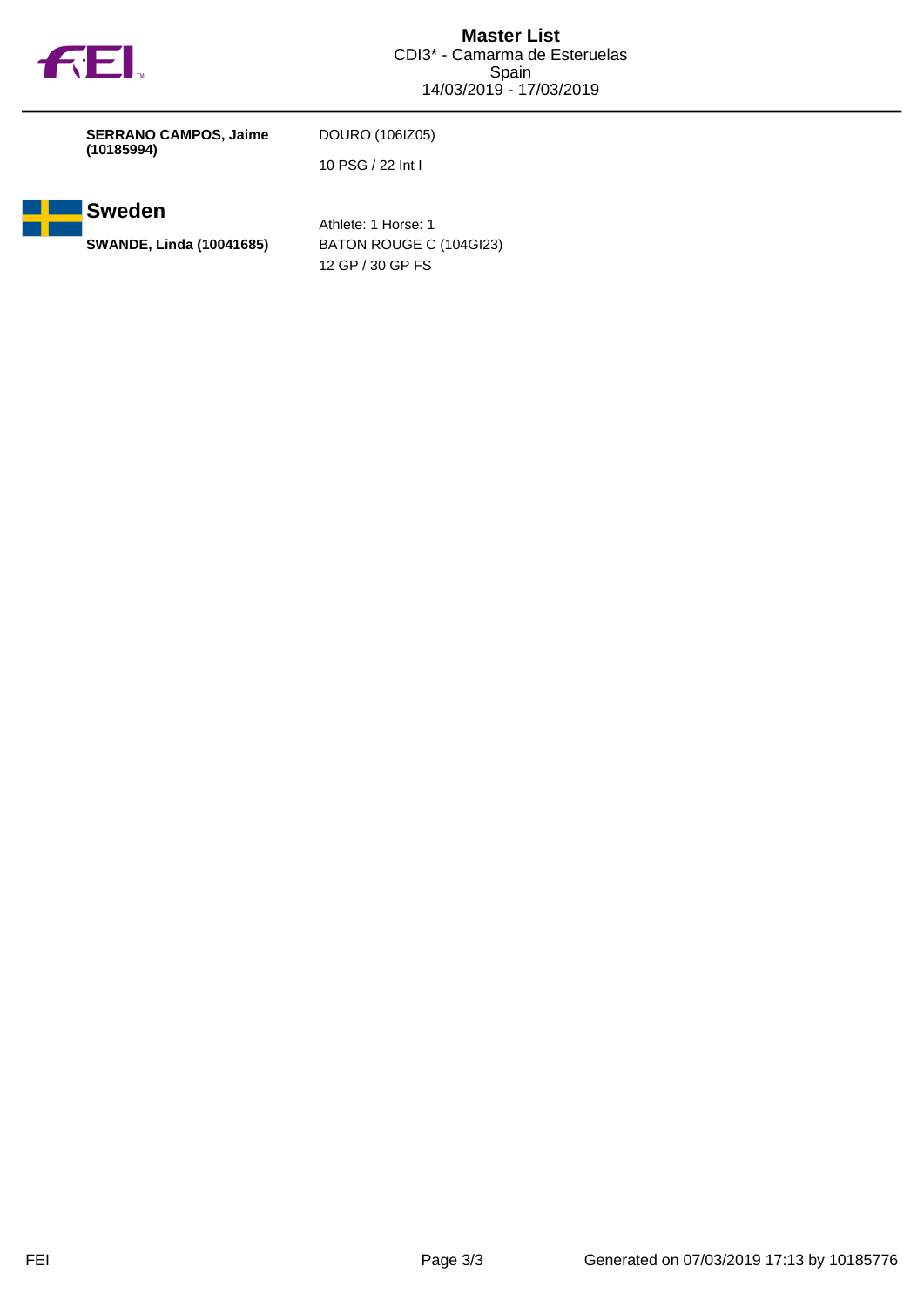

Countries: 1 Athletes: 15 Horses: 19 **Spain** Athletes: 15 Horses: 19 **ARNAIZ KANTHAK, Gonzalo (10190469)** PEGASO LOS ARCOS (106JB13) 07 YH 5 Prel / 19 YH 5 Final **CARNERERO MÓRENTE, María (10105009)** SHADOW (105NQ04) 09 YH 7 Prel / 21 YH 7 Final **ELIAS LARA, Agusti (10032759)** HOGAN BCN (106JT97) 09 YH 7 Prel / 21 YH 7 Final **GALEANO CEREZO, Juan Manuel** RESUELTO CEN (105QB54) **(10140205)** 09 YH 7 Prel / 21 YH 7 Final SOLANO DE CENTURION (105YO62) 08 YH 6 Prel / 20 YH 6 Final TRUCO DE CENTURION (106JJ34) 07 YH 5 Prel / 19 YH 5 Final **GALLARDO MUÑOZ, Lucia (10019485)** HIP BY JOHNSON (105JO85) 09 YH 7 Prel / 21 YH 7 Final **GARCIA AYALA, Guillermo (10065337)** QU DE SUSAETA (105YF66) 08 YH 6 Prel / 20 YH 6 Final **GARCÍA-BRIÑÓN MARTÍN, Alberto** MOLINERO FS (105ZE89) **(10118950)** 08 YH 6 Prel / 20 YH 6 Final NORTENO FS (106II48) 07 YH 5 Prel / 19 YH 5 Final **HIGUERA CARMONA, Javier (10093782)** FULVIUS (105OD76) 09 YH 7 Prel / 21 YH 7 Final **MARIN GIRALDEZ, Lucas (10151622)** RHIN DE CENTURION (105PK63) 09 YH 7 Prel / 21 YH 7 Final SOLO DE CENTURION (105YO56) 08 YH 6 Prel / 20 YH 6 Final **ORTIZ CARPINTERO, Maria Teresa** CHULITO IV (106JD50) **(10028969)** 09 YH 7 Prel / 21 YH 7 Final **RAMÍREZ GARCÍA, Juan De Dios** QUARLITO VON NYMPHENBURG (105SK50) **(10119270)** 08 YH 6 Prel / 20 YH 6 Final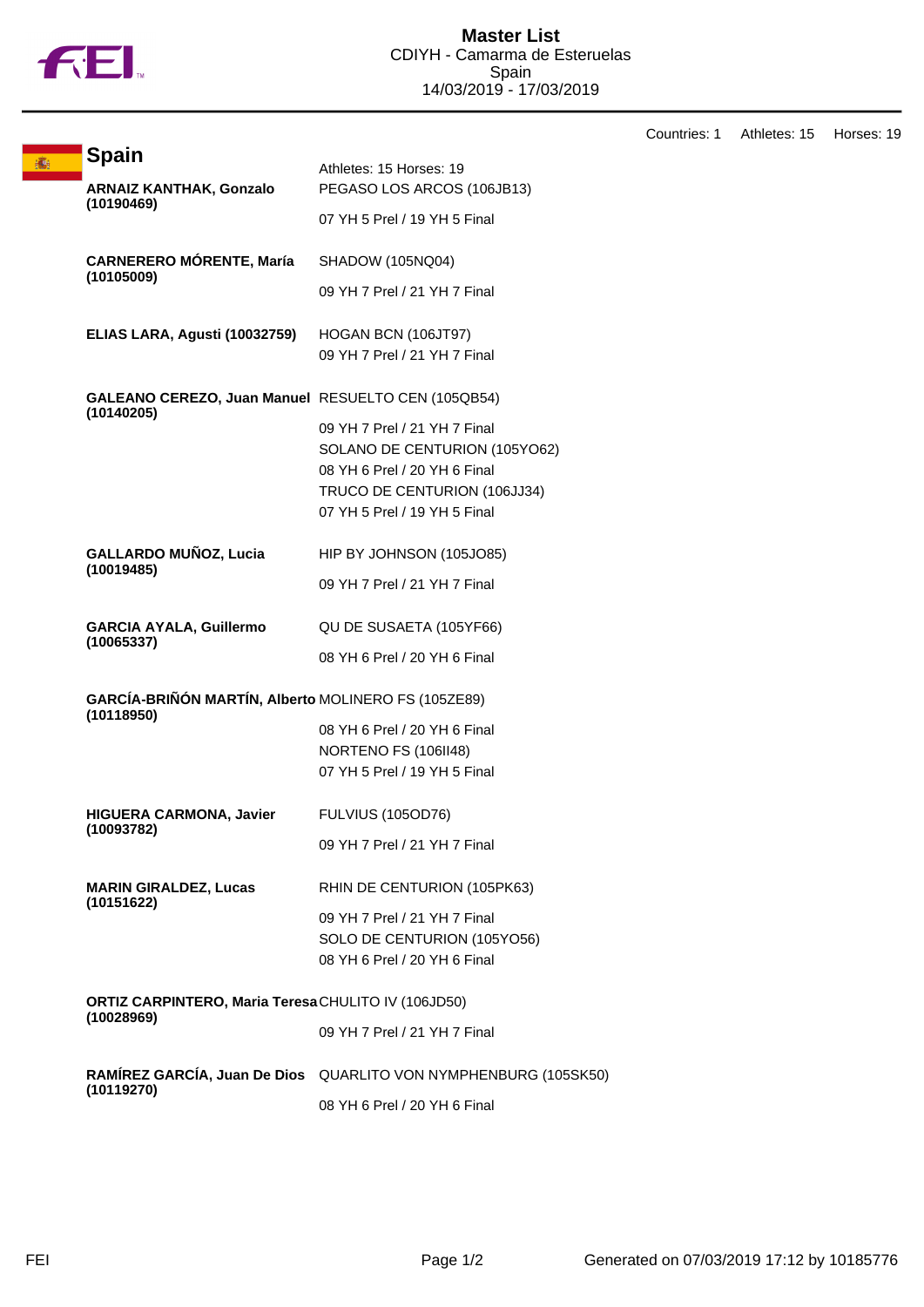

| <b>ROLDAN MARTINEZ, Sonsoles</b><br>(10073744) | TALISMAN LII (106IT51)         |
|------------------------------------------------|--------------------------------|
|                                                | 07 YH 5 Prel / 19 YH 5 Final   |
| <b>SABE CANELLAS, Marçal</b>                   | <b>BOLEK (106JE03)</b>         |
| (10115857)                                     | 09 YH 7 Prel / 21 YH 7 Final   |
| SEIJO MADROÑAL, Gabriel                        | TEATRERO D CENTURION (106JJ23) |
| (10190213)                                     | 07 YH 5 Prel / 19 YH 5 Final   |
| <b>VILA PEREZ, Nuria (10003358)</b>            | ULTERIOR PI (106JS18)          |
|                                                | 09 YH 7 Prel / 21 YH 7 Final   |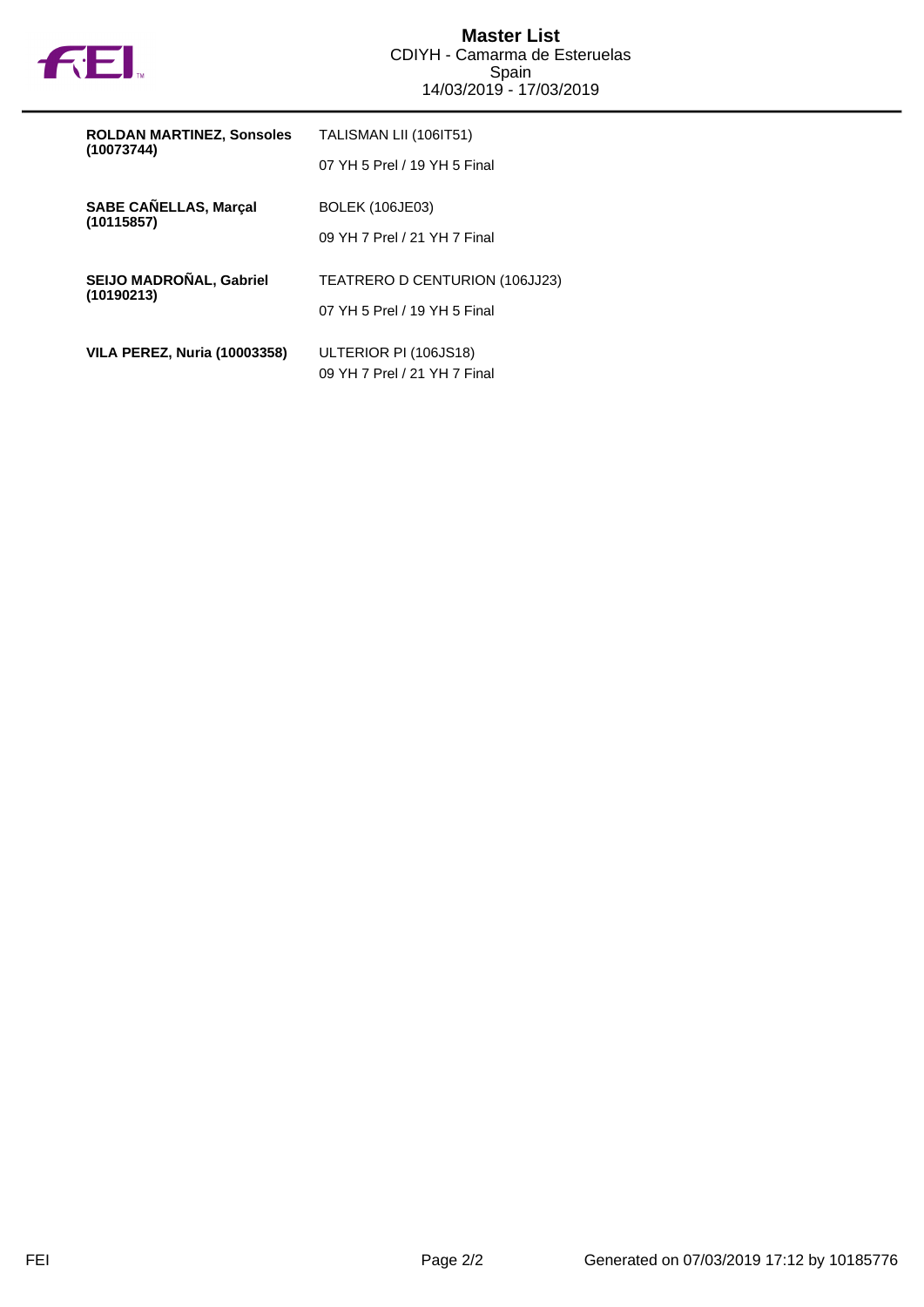

|                                                              |                                | Countries: 2 | Athletes: 9 | Horses: 10 |
|--------------------------------------------------------------|--------------------------------|--------------|-------------|------------|
| <b>Belgium</b>                                               |                                |              |             |            |
|                                                              | Athlete: 1 Horse: 1            |              |             |            |
| <b>WIGGINS, Kate (10095188)</b>                              | <b>CORONA (103YL41)</b>        |              |             |            |
|                                                              | 04 Y Team / 16 Y Ind / 28 Y FS |              |             |            |
| <b>Spain</b>                                                 |                                |              |             |            |
|                                                              | Athletes: 8 Horses: 9          |              |             |            |
| ÁLVAREZ ABAD, Julia (10106814) O'HARA (104VS18)              |                                |              |             |            |
|                                                              | 04 Y Team / 16 Y Ind / 28 Y FS |              |             |            |
| BLÁZQUEZ LOPEZ-MUÑIZ, Mónica BELIEVE (104KJ48)<br>(10106477) |                                |              |             |            |
|                                                              | 04 Y Team / 16 Y Ind           |              |             |            |
|                                                              | <b>HILTON (105AO01)</b>        |              |             |            |
|                                                              | 04 Y Team / 16 Y Ind / 28 Y FS |              |             |            |
| <b>GALVEZ GONZALEZ, Carmen</b>                               | <b>RIVERO (106IY27)</b>        |              |             |            |
| (10188782)                                                   | 04 Y Team / 16 Y Ind / 28 Y FS |              |             |            |
| <b>GONZÁLEZ DE LAS CUEVAS</b>                                | DENKSPORT (105OW57)            |              |             |            |
| PIMIENTA, Juan José (10150887)                               |                                |              |             |            |
|                                                              | 04 Y Team / 16 Y Ind / 28 Y FS |              |             |            |
| HERRERA GARCIA, Andrea                                       | ROCK STAR (105YN87)            |              |             |            |
| (10166412)                                                   | 04 Y Team / 16 Y Ind / 28 Y FS |              |             |            |
|                                                              |                                |              |             |            |
| <b>SERDÀ UNGIL, Abril (10104839)</b>                         | ROYAL CRASH (105NF80)          |              |             |            |
|                                                              | 04 Y Team / 16 Y Ind / 28 Y FS |              |             |            |
| SOLA GONZALEZ-HIDALGO, Ona SIROCCO (105MN64)                 |                                |              |             |            |
| (10118716)                                                   | 04 Y Team / 16 Y Ind / 28 Y FS |              |             |            |
|                                                              |                                |              |             |            |
| <b>URREA DAPENA, Amelia</b>                                  | SABBATIK RUBI (103ZN66)        |              |             |            |
| (10189567)                                                   | 04 Y Team / 16 Y Ind / 28 Y FS |              |             |            |
|                                                              |                                |              |             |            |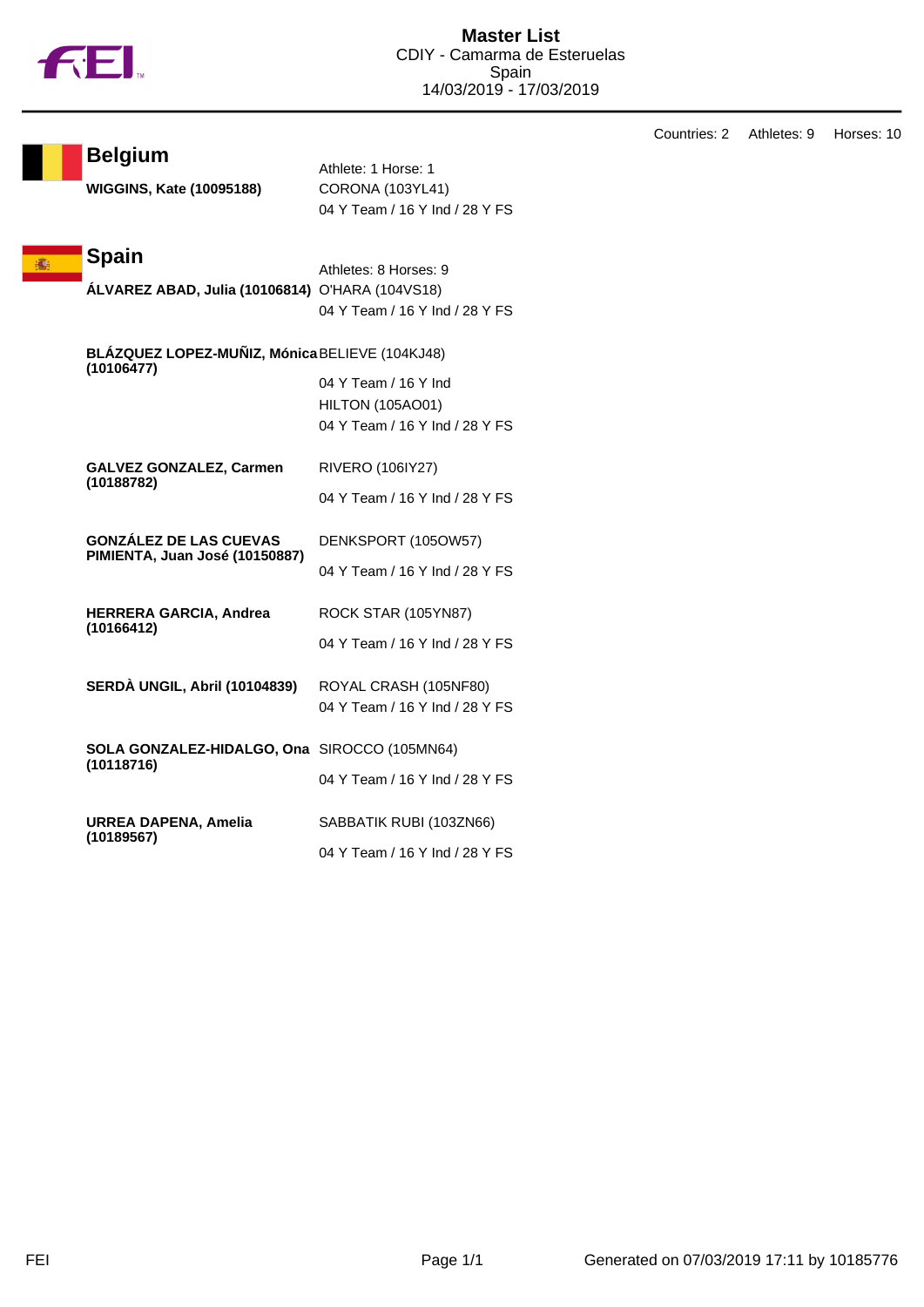

|  | <b>Spain</b>                                                 |                                                    |
|--|--------------------------------------------------------------|----------------------------------------------------|
|  | <b>BAILON FOLCH, Raquel</b><br>(10188984)                    | Athletes: 12 Horses: 12<br>DON INGENDEAL (106BQ48) |
|  |                                                              | 03 J Team / 15 J Ind / 27 J FS                     |
|  |                                                              |                                                    |
|  | BIETE CAPILLA, Carla (10189778) TIMON (105DC73)              |                                                    |
|  |                                                              | 03 J Team / 15 J Ind                               |
|  | <b>CARRANZA DE JONG VAN</b><br>FRANKEN, Marrietje (10118313) | LADY MARIAN 7 (106AQ84)                            |
|  |                                                              | 03 J Team / 15 J Ind / 27 J FS                     |
|  | <b>CASTRO CACHINERO, Jessica</b>                             | AGILITY (105ZH28)                                  |
|  | (10137670)                                                   | 03 J Team / 15 J Ind / 27 J FS                     |
|  | <b>DEL BRIO CENTENERO, Carlos</b>                            | <b>EL KHAN (106JR05)</b>                           |
|  | (10190369)                                                   | 03 J Team / 15 J Ind / 27 J FS                     |
|  | <b>FORTEA ORTEGA, Naiara</b>                                 | APATIO (106AC20)                                   |
|  | (10169885)                                                   | 03 J Team / 15 J Ind / 27 J FS                     |
|  | <b>MONTOYA MARTINEZ, Andrea</b>                              | GIGOLO I (105BC03)                                 |
|  | (10148857)                                                   | 03 J Team / 15 J Ind / 27 J FS                     |
|  | <b>MONTOYA MARTINEZ, Felipe</b>                              | REAL MEYER (105NF95)                               |
|  | (10164399)                                                   | 03 J Team / 15 J Ind / 27 J FS                     |
|  | <b>MORA VICENTE, Rodrigo</b>                                 | SIR HENRY (105OD65)                                |
|  | (10148425)                                                   | 03 J Team / 15 J Ind / 27 J FS                     |
|  | <b>MORON BASOCO, Sergio</b>                                  | FARNHAM L (105NL23)                                |
|  | (10166418)                                                   | 03 J Team / 15 J Ind / 27 J FS                     |
|  | RUBIO BRETÓN, Casilda                                        | COPERNICUS (105YS98)                               |
|  | (10116269)                                                   | 03 J Team / 15 J Ind / 27 J FS                     |
|  | SOSPEDRA CUQUERELLA, Anna EMBAJADOR JLE (106JH25)            |                                                    |
|  | (10137938)                                                   | 03 J Team / 15 J Ind                               |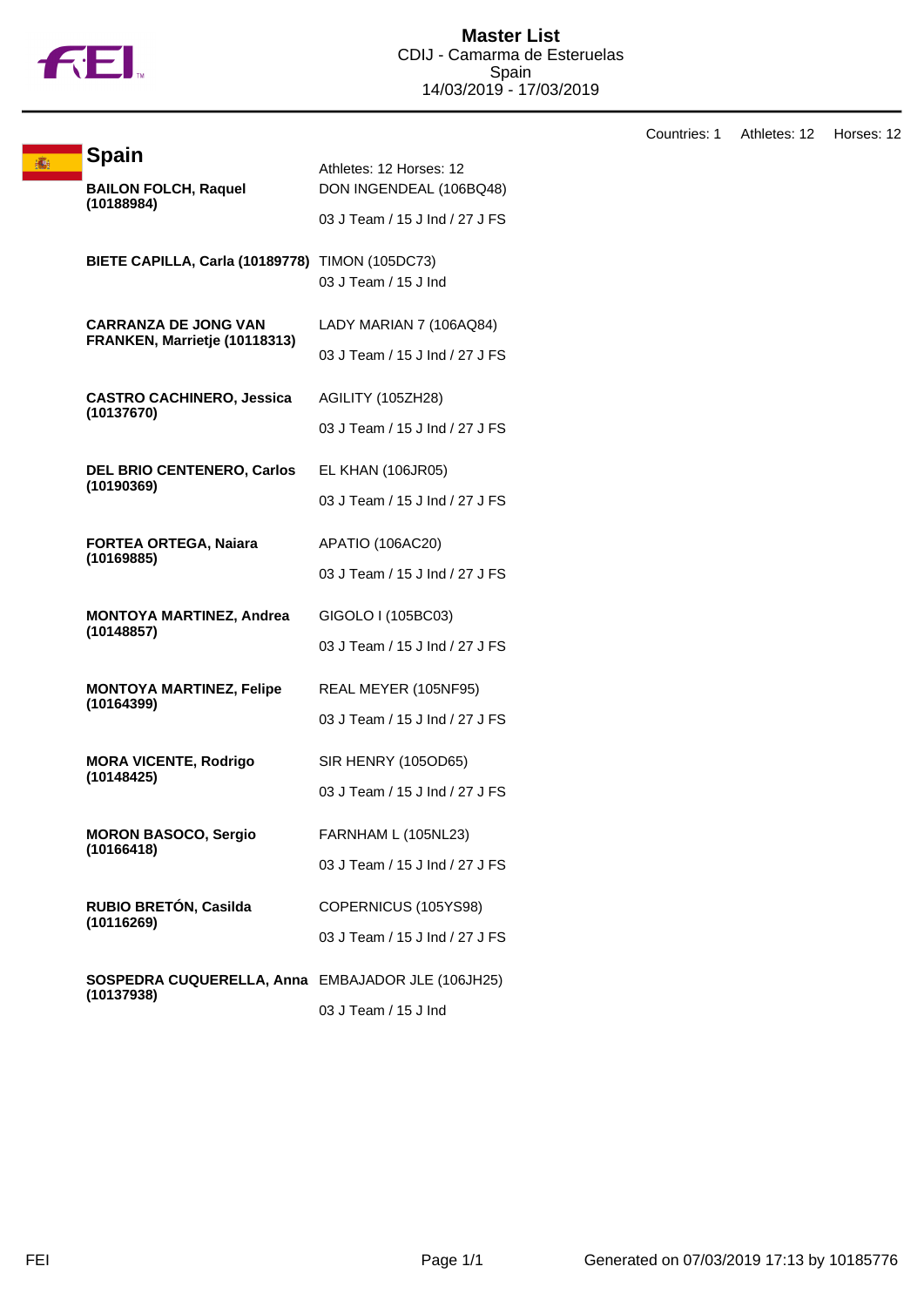

|                                                    |                                                                                                                                     | Countries: 2 | Athletes: 6 | Horses: 8 |
|----------------------------------------------------|-------------------------------------------------------------------------------------------------------------------------------------|--------------|-------------|-----------|
| <b>Italy</b><br><b>JOSI, Margherita (10095456)</b> | Athlete: 1 Horses: 2<br>KJARHOLMS PLACIDO (105ST91)<br>05 Int II / 17 GP 16-25<br>LE CONTENDRO (105AV09)<br>05 Int II / 17 GP 16-25 |              |             |           |
| <b>Spain</b><br>HÚSKOVÁ HÚSKOVÁ, Karin             | Athletes: 5 Horses: 6<br><b>FARAMIR (106AB01)</b>                                                                                   |              |             |           |
| (10137419)                                         | 05 Int II / 17 GP 16-25<br>FLORIAN (104RA45)<br>05 Int II / 17 GP 16-25                                                             |              |             |           |
| INSA ALCARAZ, Lara (10084483)                      | DON DIAGO (103NB55)<br>05 Int II / 17 GP 16-25                                                                                      |              |             |           |
| LÓPEZ DE INGUNZA, Lucia<br>(10098160)              | <b>VERDAL (102SJ26)</b><br>05 Int II / 17 GP 16-25                                                                                  |              |             |           |
| <b>MARTINEZ DEL MORAL, Diego</b><br>(10084910)     | FOR OLIMPIC GAMES (105NH80)<br>05 Int II / 17 GP 16-25                                                                              |              |             |           |
| <b>ROBLES ESTEBAN, Aida</b><br>(10166417)          | DUERO DO TABLACHO (105FB05)<br>05 Int II / 17 GP 16-25                                                                              |              |             |           |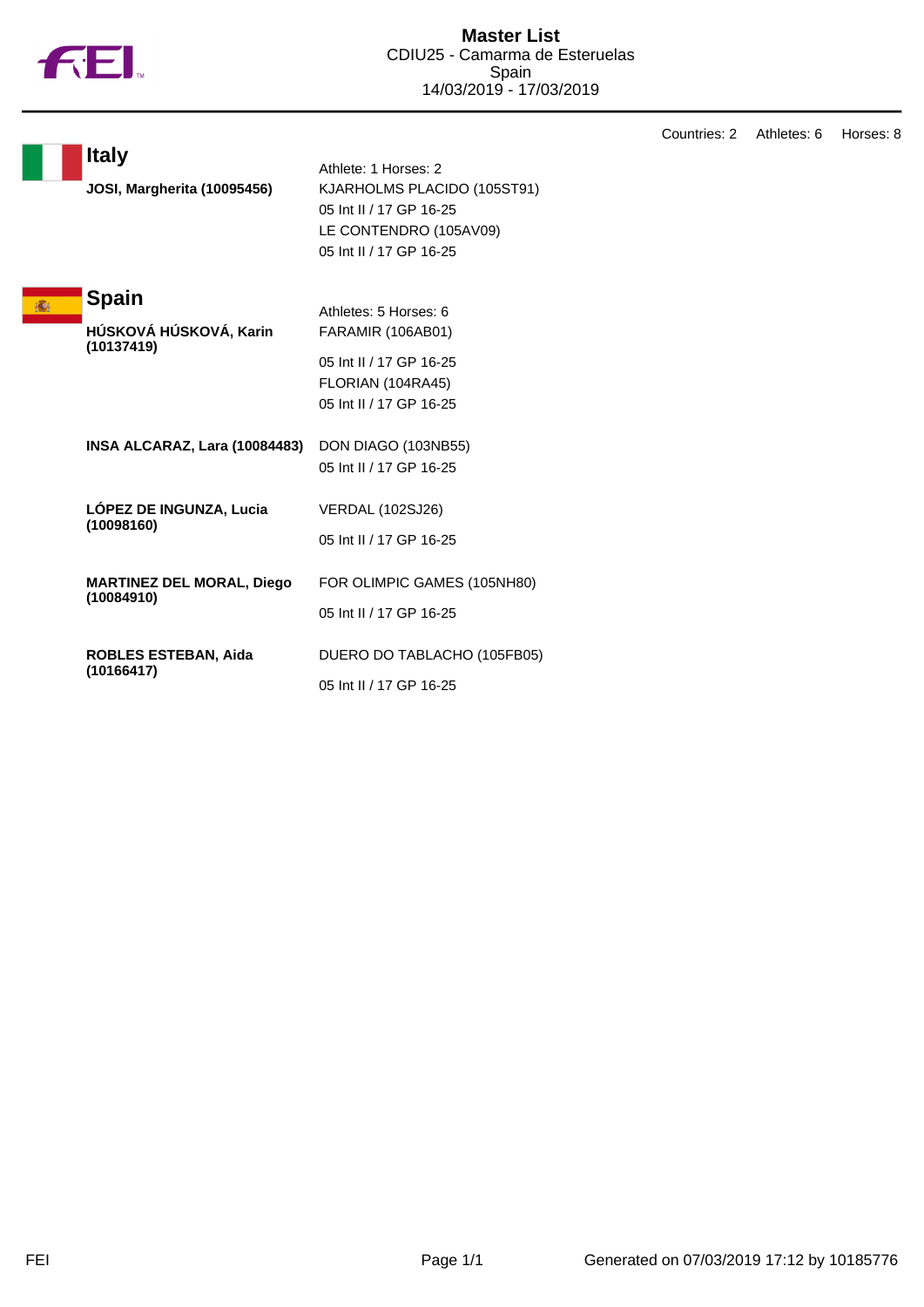

高

Countries: 1 Athletes: 4 Horses: 4

| <b>BECH SALVATELLA, Maria</b><br>KOOIHUSTER KEIMPE (102UD54)<br>(10137937)<br>02 P Team / 14 P Ind / 26 P FS<br>DEL OLMO BAK, Sofia (10168093) SOPHIENHOFS MAROON (105TU09)<br>02 P Team / 14 P Ind / 26 P FS<br><b>GALINDEZ URQUIJO, Najara</b><br>ALTANERO CXXXIV (104FY82)<br>(10152763)<br>02 P Team / 14 P Ind / 26 P FS<br><b>SUAU FULLANA, Aina (10139390)</b> HUGO 127 (105EJ71) |  | <b>Spain</b> |                       |
|------------------------------------------------------------------------------------------------------------------------------------------------------------------------------------------------------------------------------------------------------------------------------------------------------------------------------------------------------------------------------------------|--|--------------|-----------------------|
|                                                                                                                                                                                                                                                                                                                                                                                          |  |              | Athletes: 4 Horses: 4 |
|                                                                                                                                                                                                                                                                                                                                                                                          |  |              |                       |
|                                                                                                                                                                                                                                                                                                                                                                                          |  |              |                       |
|                                                                                                                                                                                                                                                                                                                                                                                          |  |              |                       |
|                                                                                                                                                                                                                                                                                                                                                                                          |  |              |                       |
|                                                                                                                                                                                                                                                                                                                                                                                          |  |              |                       |
|                                                                                                                                                                                                                                                                                                                                                                                          |  |              |                       |
|                                                                                                                                                                                                                                                                                                                                                                                          |  |              |                       |
|                                                                                                                                                                                                                                                                                                                                                                                          |  |              |                       |
| 02 P Team / 14 P Ind / 26 P FS                                                                                                                                                                                                                                                                                                                                                           |  |              |                       |